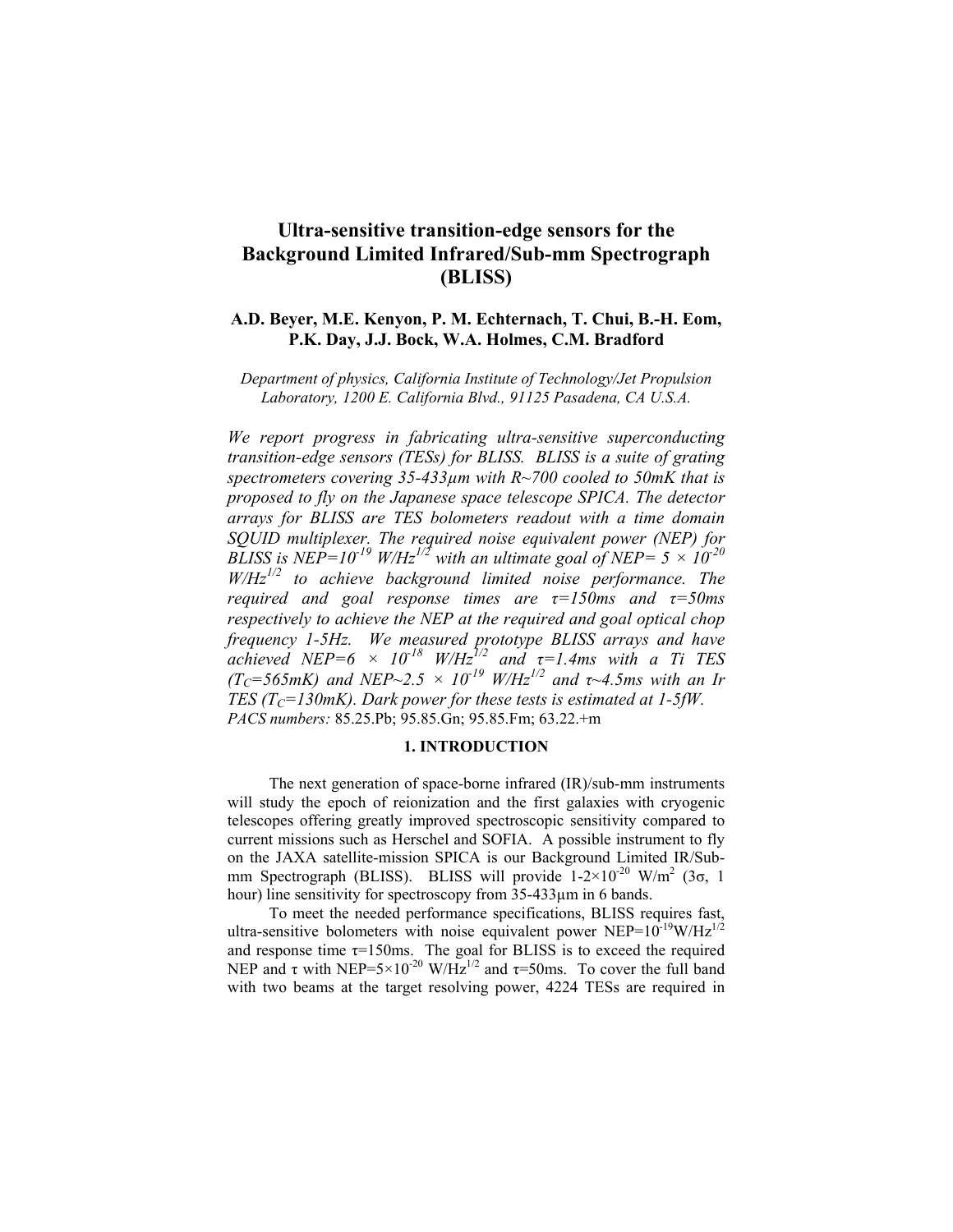#### **A.D. Beyer** *et.al.*

total. We use membrane-isolated transition-edge sensors (TESs) as the most likely candidate for near-term achievement of these specifications.

The expected NEP for such TESs is given by<sup>1</sup>

$$
NEP = \sqrt{\gamma 4k_B T_C^2 G} \ , \ \ \gamma = \frac{n+1}{2n+3} \left( \frac{1 - (1-t)^{2n+3}}{1 - (1-t)^{n+1}} \right) \tag{1}
$$

where  $t=1-T_b/T_c,T_b$  is the base temperature of operation,  $T_c$  is the transition temperature of the superconducting thermistor,  $k_B$  is Boltzmann's constant, G is thermal conductance of the TES support beams and  $G - T^n$ . The thermal time constant  $\tau_0 = C/G$ , where C is the heat capacity of the TES absorber and thermistor. In voltage-biased electrothermal feedback operation<sup>2</sup>,  $\tau$  is decreased according to

$$
\tau = \frac{\tau_0}{1 + \frac{P_J \alpha}{GT_C}}\tag{2}
$$

where P<sub>J</sub> is the operating point Joule power and  $\alpha$ =dlogR/dlogT.  $\tau$  is expected to be about 20 times smaller than  $\tau_0$  for real materials used in BLISS<sup>3</sup>. BLISS will use a 50mK space-qualified cryocooler and we are baselining bilayer thermistors with  $T_c=65mK$ .

In previous studies<sup>4</sup>, we utilized Johnson noise Thermometry Devices (JTDs) to measure G and C as a function of temperature and found that  $G \sim T^{1/2}$  near  $T_c = 65$ mK for the  $Si_xN_y$  support beam geometries we use. The base requirements of BLISS dictate we need G= 60fW/K and C=180fJ/K, whereas the goal levels will require G=15fW/K and C=15fJ/K. Our JTD measurements suggest we can meet the requirement levels for BLISS and are approaching the goal NEP from Eq. (1). Our thrust is now to demonstrate such performance with actual electrical measurements.

 In this paper, we present electrical performance measurements of arrays of TESs with BLISS straight-beam geometries (1mm  $\times$  0.4 $\mu$ m  $\times$ 0.25 $\mu$ m) and meander-beam geometries (2mm × 0.4 $\mu$ m × 0.25 $\mu$ m) using higher- $T_c$  transitions in the presence of our 0.9 fW (minimum) excess load.

#### **2. ARRAYS AND EXPERIMENTAL SETUP**

We fabricated  $1\times32$  arrays of BLISS TESs<sup>5</sup> using Ir (T<sub>C</sub>=130mK) and  $Ti (T<sub>C</sub>=565mK)$  as superconducting thermistors and characterized the arrays using NIST SQUID multiplexing (MUX) chips<sup>6</sup> and multi-channel electronics (MCE) from the University of British Columbia.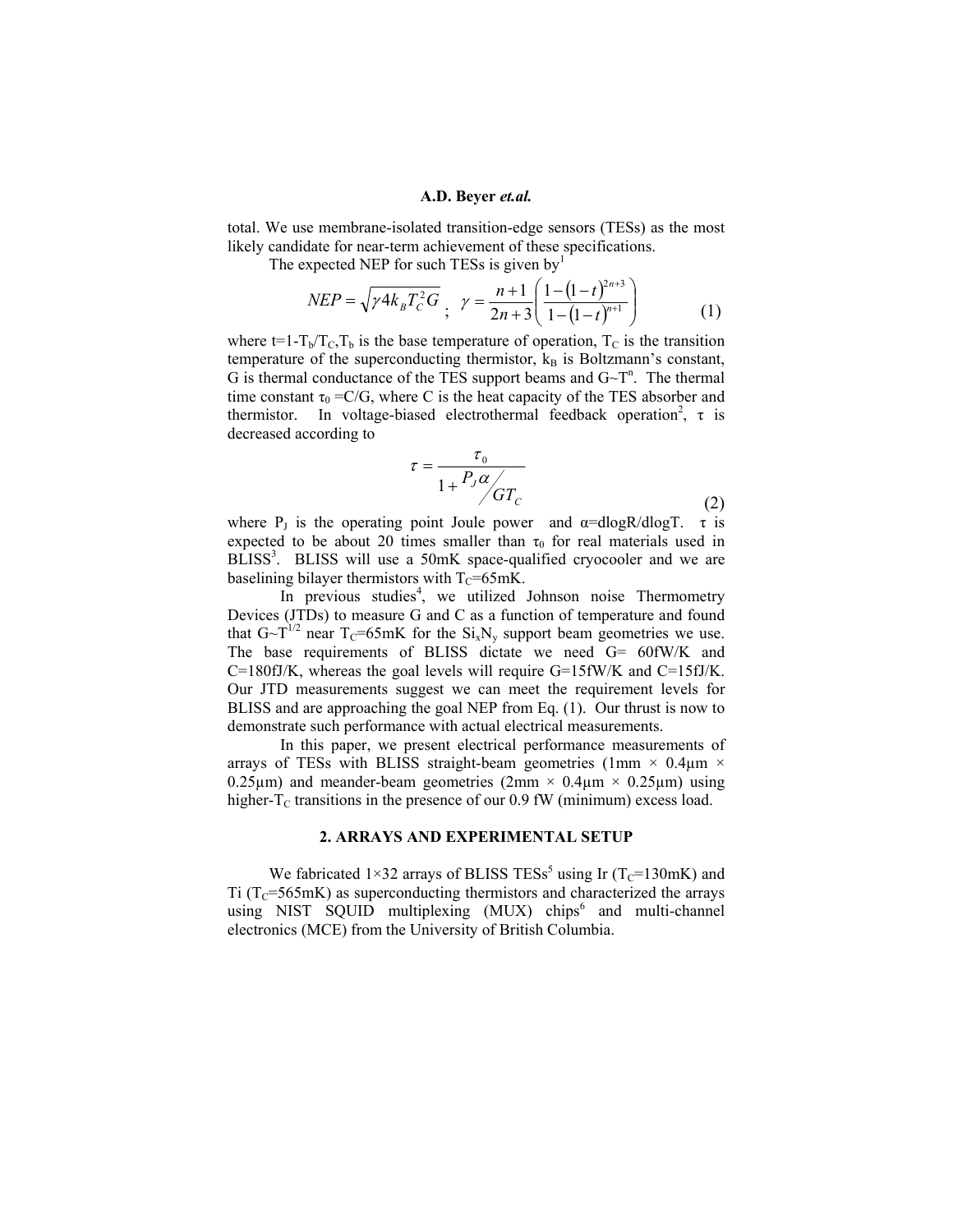



Fig. 1. (Color online) BLISS 1×32 array: Top left: Meandered beam TESs—1M (P=1 $\mu$ m), 2M (P=2 $\mu$ m), 3M (P=3.5 $\mu$ m), 8M (P=8 $\mu$ m). Top right: straight-beam TESs—LP (ladder-plank absorber), 3P (3 plank absorber), 6P (6 plank absorber), NP (no absorber). Bottom left: Zoomed image showing meander beams and meander pitch P. Bottom right: Zoomed image of LP (left) and 3P (right) absorbers.

Our apparatus utilizes a 2-stage adiabatic demagnetization refrigerator (ADR). One stage cools a 1K Al shield surrounding our  $2<sup>nd</sup>$ , mK-stage which reaches a base temperature of 43mK. Each 1×32 TES array is surrounded by a light-tight Nb box sealed with indium gaskets.

A 1×32 arrays of TESs is shown in Fig. 1. The top row of Fig. 1 shows optical microscope images of the different types of TESs in the array. The left side of the array employs meandered support beams with varying square pitch P of the meander (bottom left of Fig. 1) and without absorbers. The right half of the array has straight beam TESs with varying absorbers (e.g. right bottom of Fig. 1). For simplicity in fabrication, we have not yet employed metalized beams along the absorbers to ensure strong thermal coupling between the absorbers and thermistors. To a first approximation, the straight beams TESs operate without coupling to absorbers. The TESs are released from the silicon underneath them using  $XeF_2$ .

Our light-tight Nb boxes for arrays contain two compartments with one for the array and the other for filtering connections to the array. The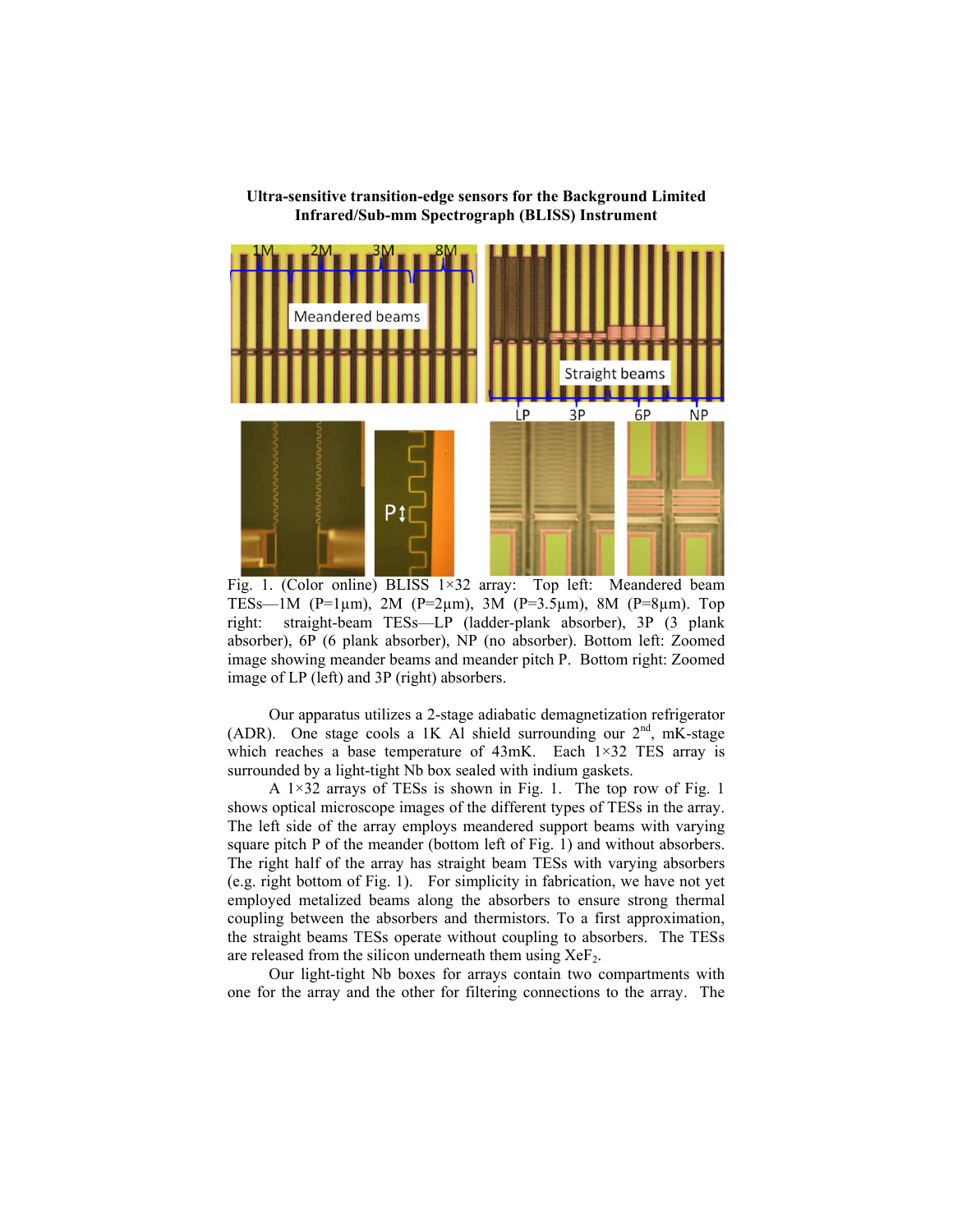### **A.D. Beyer** *et.al.*

compartments are separated by a Nb partition sealed with an indium gasket. Two filters were tested: (1) a  $\pi$ -filter with roll-off at ~40MHz and (2) an L/R filter with roll-off near 150kHz (see Ref. [5]). The filter and the lighttight box reduced the dark electrical and optical power  $P_{dark}$  from coupling to our TESs. A challenge for BLISS is to reduce  $P_{dark}$  to the order of 10aW.



Fig. 2. (Color online) Expected G (left) and NEP (right) values vs. temperature for BLISS TESs based on JTD measurements (More details, see Ref. [3]).

We achieved  $P_{dark} = 0.9-5$ fW for the ADR testbed used here (see Table 1). Half of the minimum  $P_{dark} = 450aW$  in our ADR would already suppress the apparent  $T_c$  of a G=15fW/K,  $T_c$ =65mK TES to ~30mK, which is below our base temperature. (Three unreleased devices were wired up on each 1×32 array to measure  $T_c$  without reduction of the apparent  $T_c$  due to  $P_{dark}$ . We are developing new filters and will further seal our Nb boxes with indium and Eccosorb in an attempt to further lower  $P_{dark}$ . Higher  $P_{dark}$  means that we must measure TESs with larger  $T_c$  in order to make measurements, which is why we have used Ti and Ir for our thermistors here.

Based on the measured G vs. T for our JTDs with  $1mm \times$  $0.4\mu$ m×0.25 $\mu$ m beams, we can predict the values of G and NEP that will be observed in the arrays. Assuming that the beam widths can vary up to double the assumed width (up to 0.8µm), we show the upper and lower limit expectations for G and NEP in Fig. 2.

## **4. RESULTS AND DISCUSSION**

We show representative: load curves and power vs. temperature plots for our Ir devices in Fig. 3; and NEP and  $\tau$  measurements for Ir TESs operated within the transition region in Fig. 4. A strong 1/f signal with knee near 5Hz, which we believe arises from our readout, is apparent in the NEP plots. All TESs exhibit excess noise near  $\sim 1/(2\pi\tau)$ , and we conjecture that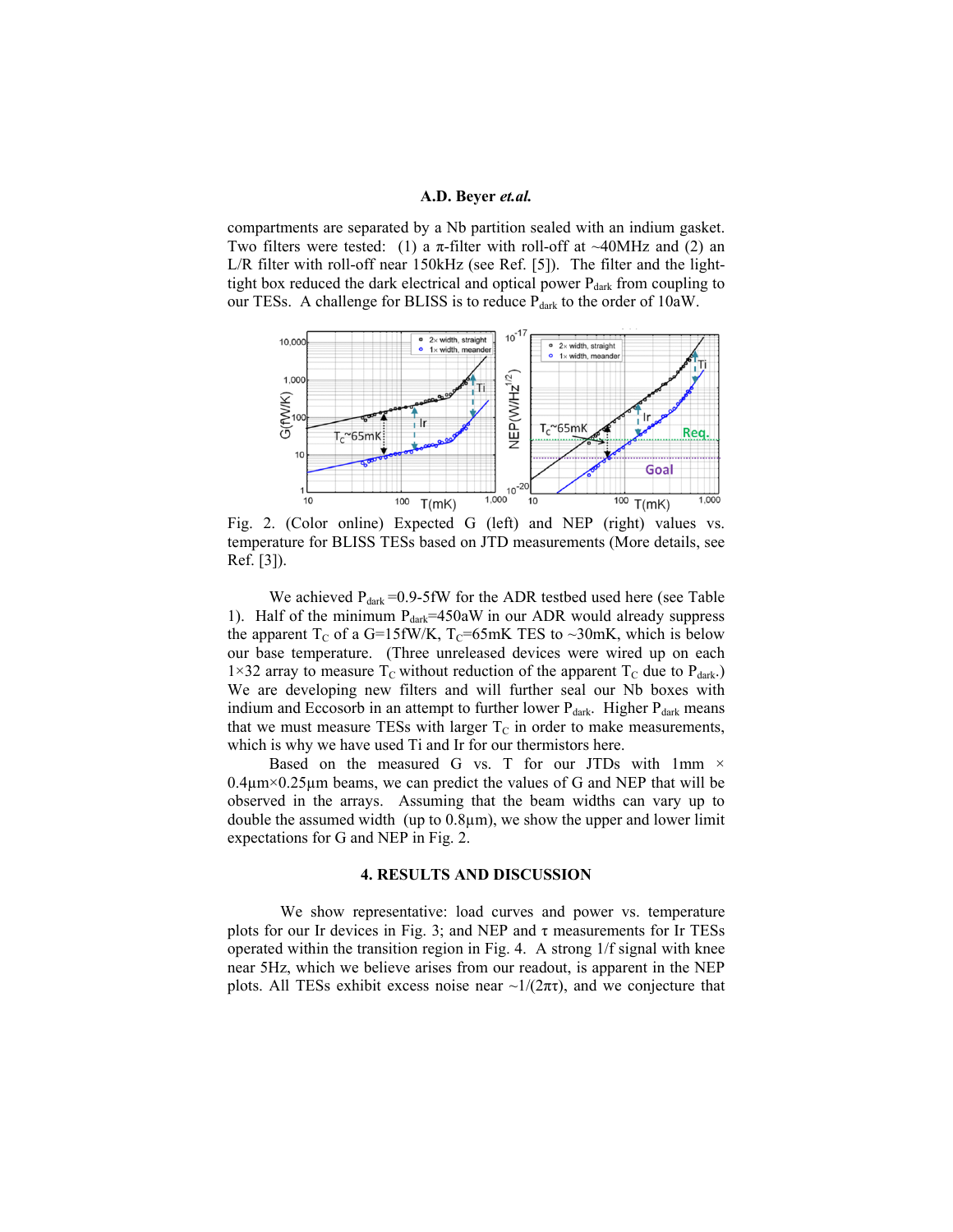## **Ultra-sensitive transition-edge sensors for the Background Limited Infrared/Sub-mm Spectrograph (BLISS) Instrument**

the strong 1/f and excess noise occurring at smaller frequencies, due to larger  $\tau$  values in meander TESs, conspire to produce measured NEPs greater than predicted. Increasing  $T_b$  and the voltage bias reduces the excess noise marginally. The  $\gamma$  factor seems to be irrelevant for Ti and Ir meander TESs, disagreeing with the predicted values in Table 1 from Eq. (1).



Fig. 3. (Color online) a) Load curves used to generate plot in b). b) Power vs T plots for an Ir meander TES. The data (blue circles) and fit (green line) are shown, with the fit using G=35fW/K,  $G \sim T^{1.5}$ , and  $P_{dark} = 0.9$ fW. c) Load curves used to generate plot in d). d) Power vs T plots for an Ir straight beam TES. The data (blue circles) and fit (green line) are shown, with the fit using G=120fW/K,  $G \sim T^{1.5}$ , and  $P_{dark} = 1.5$  fW.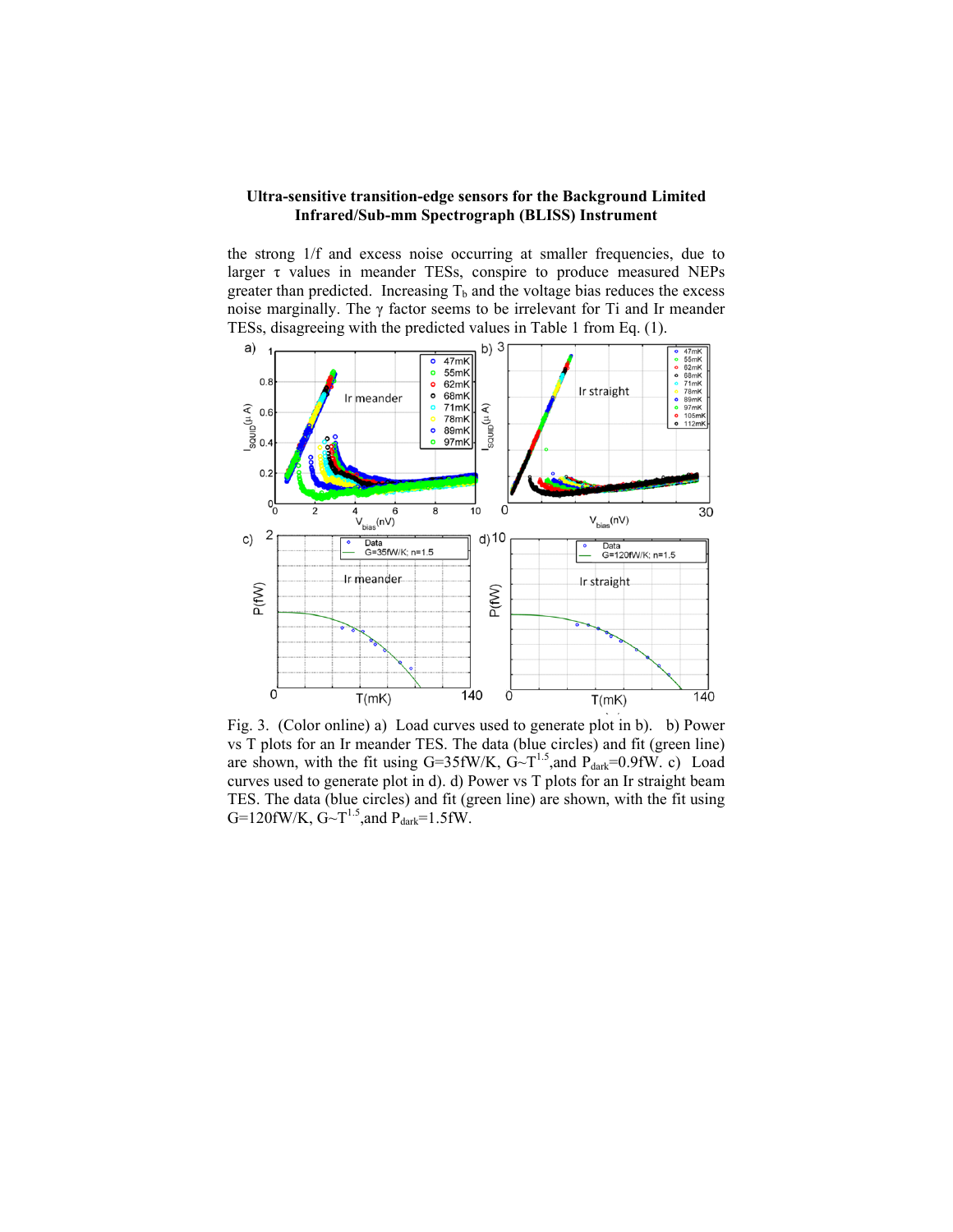

Fig. 4. (Color online) Left: Measured NEPs for the lowest NEP Ir devices. NEP is calculated from the measured noise equivalent current times the voltage bias. The device response is only valid for frequency  $\langle 1/(2\pi\tau)$  Right: Representative  $\tau$  measurement with the TESs biased within the transition.

A summary of our results for various Ti and Ir TESs is shown in Table 1. TESs employing the  $\pi$ -filter (40MHz bandwidth) are shaded grey in Table 1, whereas TESs using the L/R filter (150kHz bandwidth) are not shaded. The L/R filtered TESs exhibit smaller  $P_{dark}=0.9-2.5$ fW than the  $\pi$ -filtered TESs  $(P<sub>dark</sub>=4-4.8fW)$  suggesting  $P<sub>dark</sub>$  is more due to electrical stray power than optical stray power. The values of  $\gamma$  increase as n decreases for Ir films.

| <b>Material</b><br>$(T_c)$ | <b>Type</b> | G<br>(fW/K) | n<br>$(G^{\sim}T^n)$    | $P_{dark}$<br>(fW) | ν<br>(50mK) | $NEP_{exp}$<br>$(10^{-19} W/Hz^{1/2})$ | $NEP_{meas}$<br>$(10^{-19} W/Hz^{1/2})$ | τ<br>(ms) | $\tau_{\text{BandS}}$<br>(ms) |
|----------------------------|-------------|-------------|-------------------------|--------------------|-------------|----------------------------------------|-----------------------------------------|-----------|-------------------------------|
| Ir (130mK)                 | 3M          | 35          | 0.5                     | 0.9                | 0.62        | 1.4                                    | 2.5                                     | 7.9       | 131                           |
| Ir (130mK)                 | 2M          | 30          | 0.5                     | 0.9                | 0.62        | 1.3                                    | 2.0                                     | 16.5      | 274                           |
| lr(130mK)                  | 2M          | 30          | 0.5                     | 0.9                | 0.62        | 1.3                                    | 2.0                                     | 30.2      | 502                           |
| lr(130mK)                  | 1M          | 35          | 1.5                     | 0.9                | 0.56        | 1.4                                    | 2.0                                     | 32.3      | 537                           |
| lr(130mK)                  | <b>NP</b>   | 110         | 0.5                     | 2.5                | 0.62        | 2.5                                    | 2.5                                     | 4.8       | 79                            |
| lr(130mK)                  | 3P          | 115         | 1.5                     | 2.0                | 0.56        | 2.5                                    | 2.5                                     | 5.2       | 86                            |
| lr(130mK)                  | 6P          | 120         | 1.5                     | 1.5                | 0.56        | 2.5                                    | 2.5                                     | 5.0       | 83                            |
| Ir (130mK)                 | 6P          | 120         | 1.5                     | 1.5                | 0.56        | 2.5                                    | 2.5                                     | 4.7       | 77                            |
| lr(130mK)                  | 6P          | 110         | 1.5                     | 1.0                | 0.56        | 2.4                                    | 2.5                                     | 4.5       | 76                            |
| lr(130mK)                  | 6P          | 110         | 1.5                     | 1.0                | 0.56        | 2.4                                    | 2.5                                     | 4.7       | 78                            |
| lr(130mK)                  | 6P          | 120         | 0.5                     | 4.8                | 0.62        | 2.6                                    | 2.6                                     | 1.3       | 22                            |
| lr(130mK)                  | 6P          | 110         | 0.5                     | 4.8                | 0.62        | 2.5                                    | 2.9                                     | 3.7       | 61                            |
| lr(130mK)                  | <b>NP</b>   | 140         | 0.5                     | 4.0                | 0.62        | 2.8                                    | 2.9                                     | 1.5       | 24                            |
| lr(130mK)                  | <b>NP</b>   | 100         | 0.5                     | 4.6                | 0.62        | 2.4                                    | 2.5                                     | 3.3       | 55                            |
| Ti(565mK)                  | <b>NP</b>   | 11000       | $\overline{3}$          | <b>NA</b>          | 0.81        | 125.4                                  | 200                                     | ×         | 車                             |
| Ti(565mK)                  | 3P          | 1450        | 3                       | <b>NA</b>          | 0.81        | 45.5                                   | 60                                      | ٠         | $\frac{1}{2}$                 |
| Ti(565mK)                  | LP          | 1450        | 3                       | <b>NA</b>          | 0.81        | 45.5                                   | 55                                      | $\ast$    | 車                             |
| Ti(565mK)                  | 8M          | 2600        | $\overline{2}$          | <b>NA</b>          | 0.84        | 62.1                                   | 100                                     | ×         | *                             |
| Ti(565mK)                  | 2M          | 2800        | $\overline{2}$          | <b>NA</b>          | 0.84        | 64.5                                   | 150                                     | $\ast$    | $*$                           |
| Ti(565mK)                  | 1M          | 2100        | $\overline{\mathbf{z}}$ | <b>NA</b>          | 0.84        | 55.8                                   | 100                                     | 車         | *                             |

Table 1: Ti and Ir TES results. (Notes: NEPexp: see Eq. (1). Band 6 has the largest absorber. T is scaled to predict  $\tau_{\text{Band6}}$ . NA— $P_{\text{dark}}$  was difficult to measure for the large G values of Ti TESs. \*—τ for one Ti TES was 1.4ms and is assumed to represent a typical value for the other Ti TESs.)